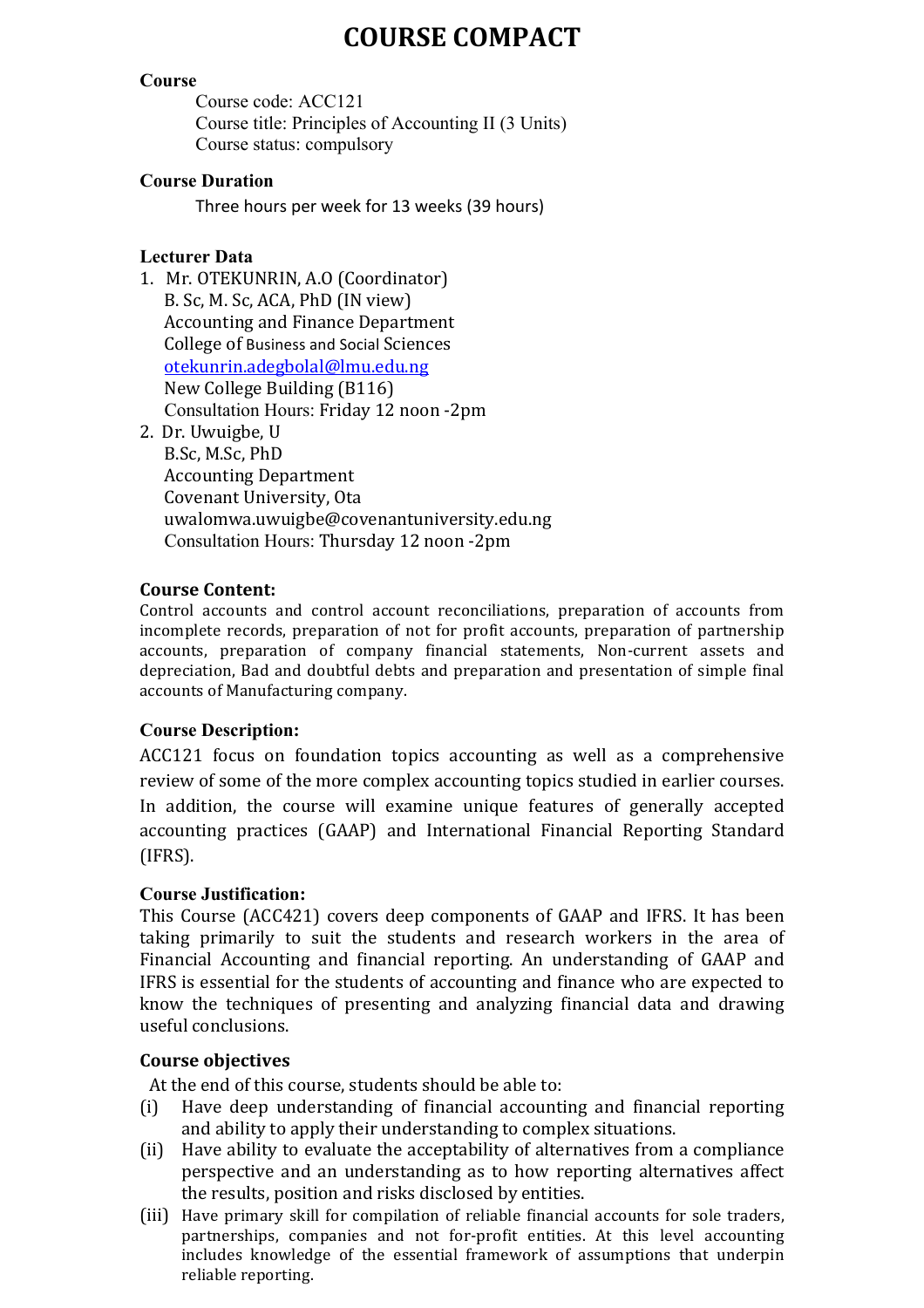#### **Course Requirement:**

To enjoy optimum benefit of this course and to even have fast grasping of the accounting concept, it is important for the entire student to come for the lectures all the time and as early as possible. The course also requires that each student should have their own personal computer and be ready to undertake practical aspect of the course. All students are expected to have their own calculator because accounting involves a lot of calculation.

# **Method of Grading- An example below**

| S/N | Grading           | Score $(\% )$ |
|-----|-------------------|---------------|
|     | Test              |               |
|     | Assignment        |               |
|     | Final Examination |               |
|     | Total             | 100           |

#### **Course Delivery Strategies:**

Lectures are delivered in the class room with teaching aids such as:

- $\triangleright$  PowerPoint for presentation.
- $\triangleright$  White maker board for posting and calculation.

# **LECTURE CONTENT**

| <b>Teaching</b> | <b>Course Topic</b>                                                 | <b>Descriptions</b>                                                                                                                                                                                                                                       | <b>Objectives</b>                                                                                                                                                                                                                                                                                                                                                                                                                                                                                                               |
|-----------------|---------------------------------------------------------------------|-----------------------------------------------------------------------------------------------------------------------------------------------------------------------------------------------------------------------------------------------------------|---------------------------------------------------------------------------------------------------------------------------------------------------------------------------------------------------------------------------------------------------------------------------------------------------------------------------------------------------------------------------------------------------------------------------------------------------------------------------------------------------------------------------------|
| <b>Weeks</b>    |                                                                     |                                                                                                                                                                                                                                                           |                                                                                                                                                                                                                                                                                                                                                                                                                                                                                                                                 |
| Week 1          | Control<br>and<br>accounts<br>control<br>account<br>reconciliations | 1. Receivables control accounts and<br>receivables control account<br>reconciliations<br>2. Payables control accounts and payables<br>control account reconciliations<br>3. Supplier statements: reconciliation with<br>ledger account<br>4. Topic review | By the end of this topic<br>students will be able to:<br>• Understand<br>the<br>relationship<br>between<br>control<br>accounts<br>and<br>subsidiary<br>ledger<br>for<br>accounts receivable<br>and<br>accounts payable<br>Prepare control accounts<br>corresponding<br>and<br>ledger from<br>subsidiary<br>information provided.<br>· Perform control account<br>reconciliation<br>for<br>accounts receivable and<br>accounts payable.<br>· Identify errors and correct<br>from<br>control<br>errors<br>account reconciliations |
| Week 2          | Preparation of accounts<br>from incomplete records                  | 1. The nature of incomplete records<br>2. Techniques for incomplete records<br>3. Single and double entry book-keeping<br>4. Topic review                                                                                                                 | By the end of this topic<br>students will be able to:<br>• Understand<br>situations<br>that might necessitate the<br>preparation of accounts<br>from incomplete records<br>(stock<br>or<br>assets                                                                                                                                                                                                                                                                                                                               |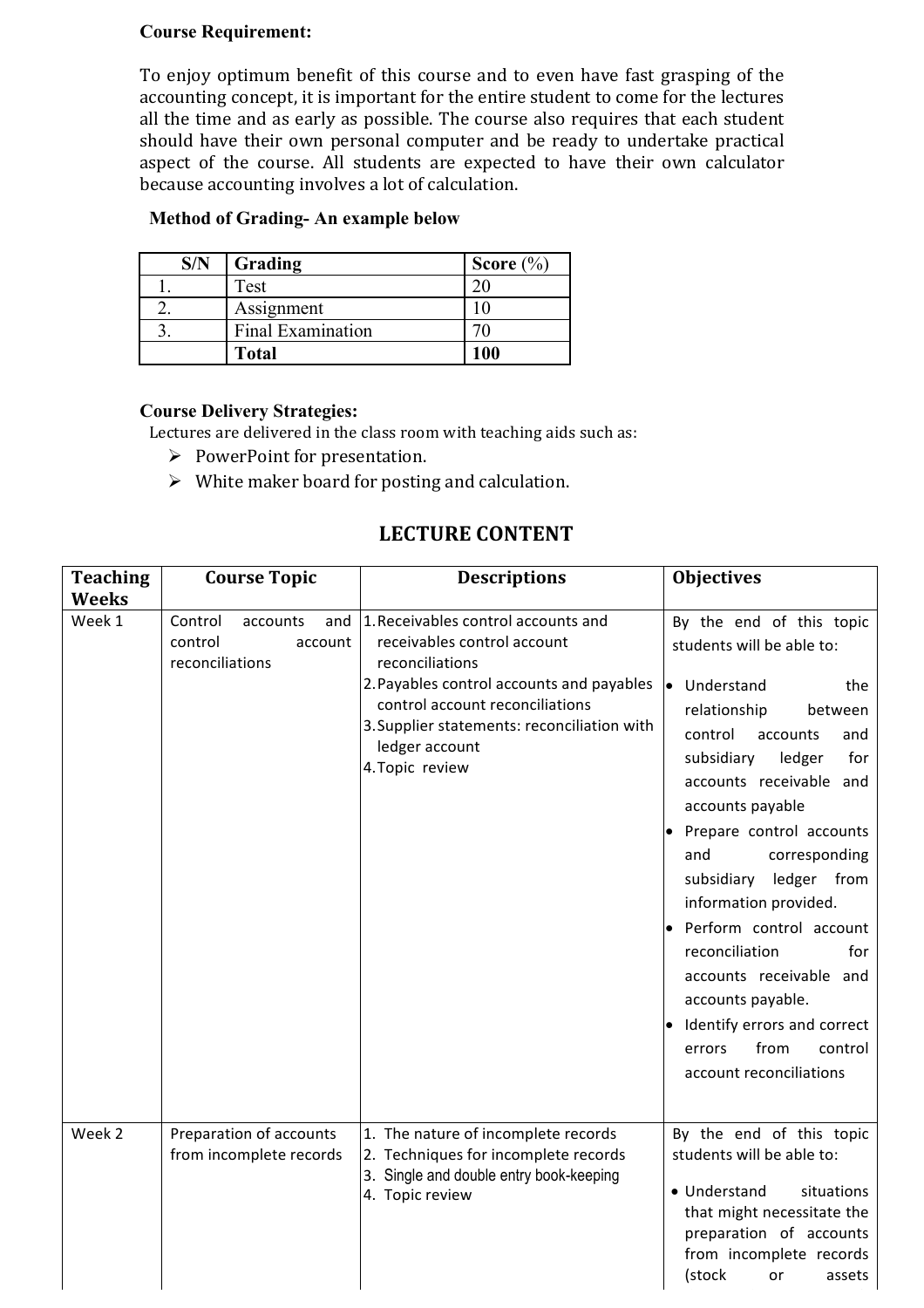|        |                                           |                                                                                                                                                                                                                                                                                                                                                                                                                                               | misappropriation or lost,<br>accounting<br>record<br>destroyed etc.)<br>the<br>$\bullet$ Use<br>accounting<br>equation as an approach<br>to producing accounting<br>information<br>when<br>accounting records are<br>incomplete<br>• Use memorandum control<br>identify<br>accounts<br>to<br>missing information<br>· Use cost structures to<br>identify<br>missing<br>information |
|--------|-------------------------------------------|-----------------------------------------------------------------------------------------------------------------------------------------------------------------------------------------------------------------------------------------------------------------------------------------------------------------------------------------------------------------------------------------------------------------------------------------------|------------------------------------------------------------------------------------------------------------------------------------------------------------------------------------------------------------------------------------------------------------------------------------------------------------------------------------------------------------------------------------|
| Week 3 | Preparation of not for<br>profit accounts | 1. Not for profit organisations<br>2. Receipt and payment accounts<br>Income and expenditure account<br>3.<br>Topic review<br>4.                                                                                                                                                                                                                                                                                                              | By the end of this topic<br>students will be able to:<br>• Explain what a not for<br>profit organisation is<br>· Prepare a receipt and<br>payment account from<br>information provided<br>• Prepare an income and<br>expenditure account from<br>information provided                                                                                                              |
| Week 4 | Preparation of<br>partnership accounts    | 1. Features of Partnership<br>Partnerships<br>٠<br>Partnership accounts<br>п<br>Partners' capital<br>2. Sharing the profits between the<br>partners<br>• Profit-sharing ratio<br>" Notional salaries for partners<br>Notional interest on long-term capital<br>Guaranteed minimum profit share<br>" Changes in the partnership agreement<br>on profit-sharing<br>" Profits, drawings and the partners'<br>current accounts<br>3. Topic review | By the end of this topic<br>students will be able to:<br>Describe<br>the<br>main<br>features of a partnership<br>Prepare partners' current<br>and capital accounts<br>for<br>Account<br>partners'<br>shares of profit at the end<br>of a period                                                                                                                                    |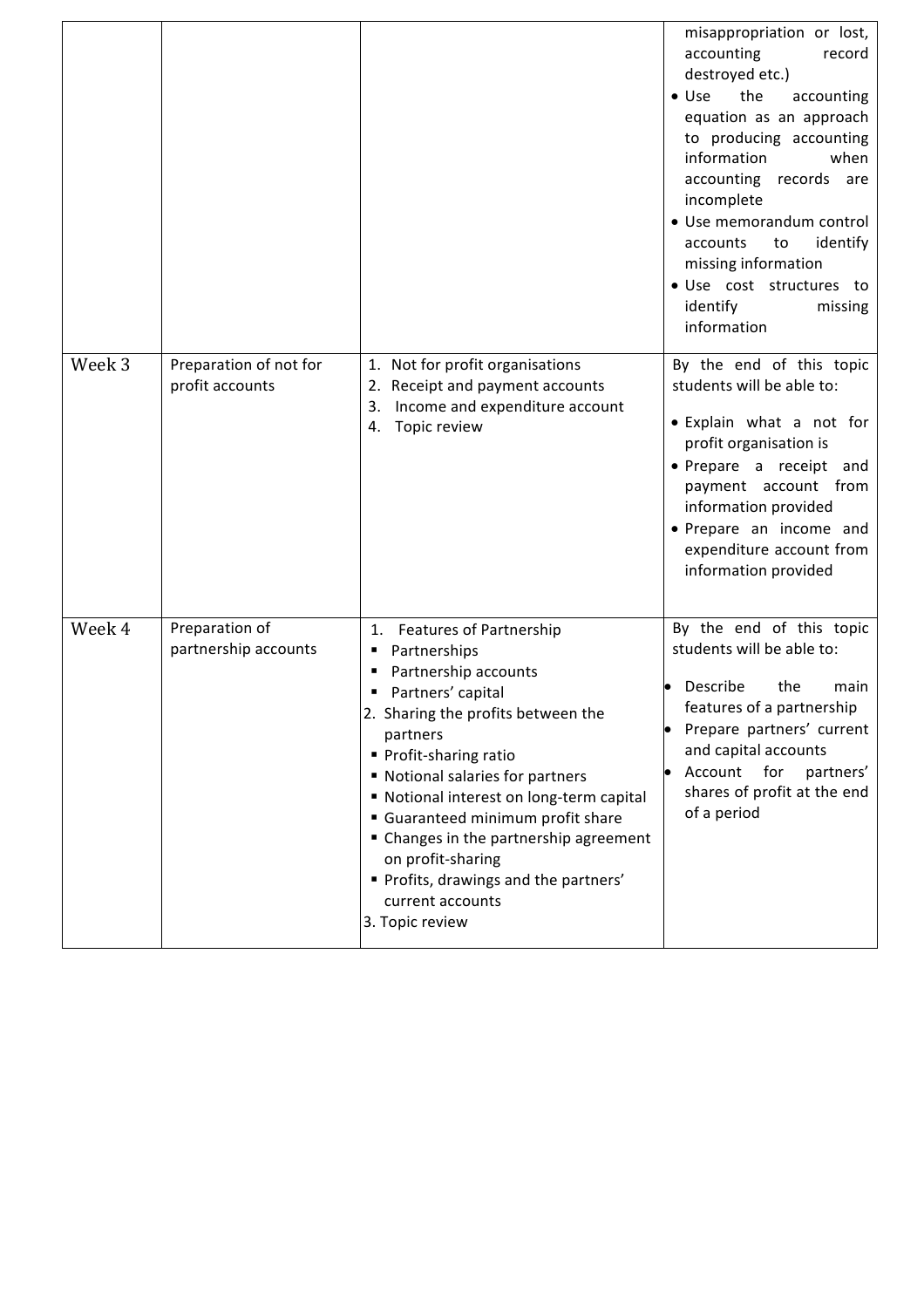| Week 5 | Preparation of company<br>financial statements | 1. The components of financial<br>statements<br>2. Structure and content of the<br>statement of financial position<br>3. Structure and content of the<br>statement of profit or loss<br>4. Accounting for taxation<br>5. Financial statements - specimen<br>formats<br>6. Topic review | By the end of this topic<br>students will be able to:<br>simple<br>Prepare<br>a<br>of<br>financial<br>statement<br>position in accordance<br>with the guidance in IAS 1<br>from<br>data<br>and<br>information provided<br>Prepare<br>simple<br>a<br>statement of profit or loss<br>in accordance with the<br>guidance in IAS 1 from<br>information<br>data<br>and<br>provided<br>for<br>Account<br>taxation<br>expense                                                                                                                                                                                                                                                                                                       |
|--------|------------------------------------------------|----------------------------------------------------------------------------------------------------------------------------------------------------------------------------------------------------------------------------------------------------------------------------------------|------------------------------------------------------------------------------------------------------------------------------------------------------------------------------------------------------------------------------------------------------------------------------------------------------------------------------------------------------------------------------------------------------------------------------------------------------------------------------------------------------------------------------------------------------------------------------------------------------------------------------------------------------------------------------------------------------------------------------|
| Week 6 | Non-current assets and<br>depreciation         | 1. End of year adjustments<br>2. Non-current assets<br>3. Depreciation and carrying amount<br>4. Methods of charging depreciation<br>5. De recognition of property, plant and<br>equipment,<br>6. Disclosure requirements of IAS 16<br>7. Topic review                                 | By the end of this topic<br>student will be able to:<br>Identify the cost of an<br>item of property, plant<br>and equipment<br>Calculate<br>depreciation<br>$\bullet$<br>using<br>straight<br>expense<br>line, diminution balance,<br>sum-of-digits and number<br>of<br>units<br>produced<br>methods<br>Account for depreciation<br>expense<br>Post journal<br>entry to<br>depreciation<br>record<br>expense<br>Calculate profit (loss) on<br>disposal of an item of<br>property,<br>plant<br>and<br>equipment<br>Account for profit (loss)<br>on disposal of an item of<br>plant<br>property,<br>and<br>equipment<br>Construct<br>simple<br>a<br>plant<br>and<br>property,<br>equipment note to the<br>financial statements |
| Week 7 | Bad and doubtful debts                         | 1. Bad debts and doubtful debts<br>2. Doubtful debts<br>3. Topic review                                                                                                                                                                                                                | By the end of this topics<br>students will be able to:<br>• Account for the write<br>off of bad debts<br>for<br>the<br>• Account<br>recovery of bad debts<br>Measure the balance<br>allowance<br>the<br>on<br>account for doubtful                                                                                                                                                                                                                                                                                                                                                                                                                                                                                           |